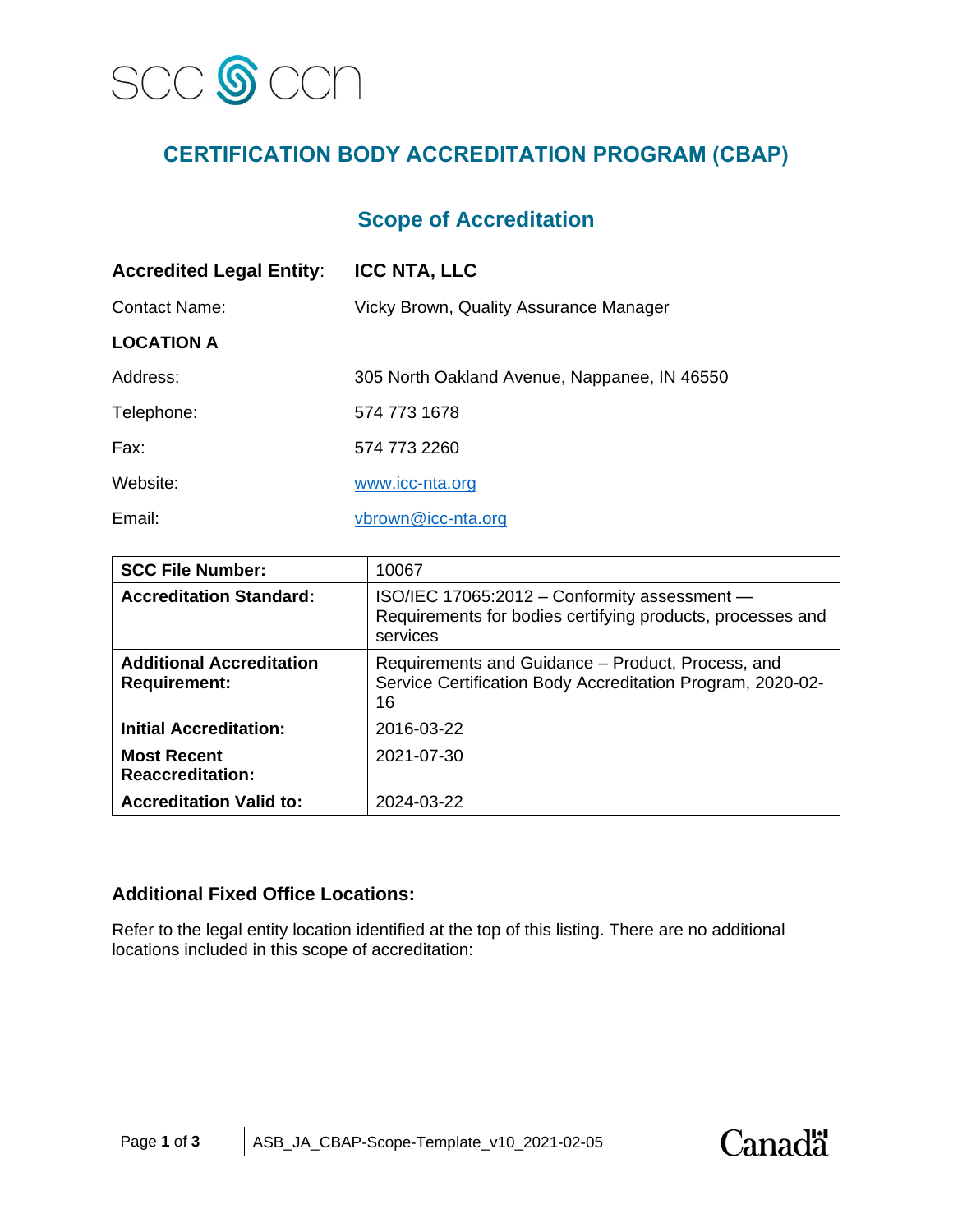

### **Certification Mark:**

# WID

### **Product Certification Scheme:**

ISO/IEC 17067, Conformity assessment - Fundamentals of product certification and guidelines for product certification schemes, *scheme type 5* most closely resembles the product certification scheme operated by this organization. The surveillance part of this scheme allows for the choice between periodically taking samples of the product either from the point of production, or from the market, or from both, and subjecting them to determination activities to check that items produced subsequent to the initial attestation fulfil the specified requirements. The surveillance includes periodic assessment of the production process, or audit of the management system, or both. The extent to which the four surveillance activities are conducted may be varied for a given situation, as defined in the scheme. If the surveillance includes audit of the management system, an initial audit of the management system will be needed.

### **Scope of Accreditation:**

The scope of accreditation for the above-mentioned legal entity limits the use of the certification mark shown, to products that meet standards classified by the following international classification coding:

| ICS No. | <b>Title</b>                                                                                | <b>Purpose</b>                                                                                                                                                                        |
|---------|---------------------------------------------------------------------------------------------|---------------------------------------------------------------------------------------------------------------------------------------------------------------------------------------|
| 43.100  | Trailers and Caravans that fall within the scope of<br>the CAN/CSA Z241 series of standards | <b>Building Safety</b><br>(structural<br>and occupancy)<br><b>Electrical Safety</b><br><b>Energy Performance</b><br><b>Fire Safety</b><br><b>Gas Safety</b><br><b>Plumbing Safety</b> |